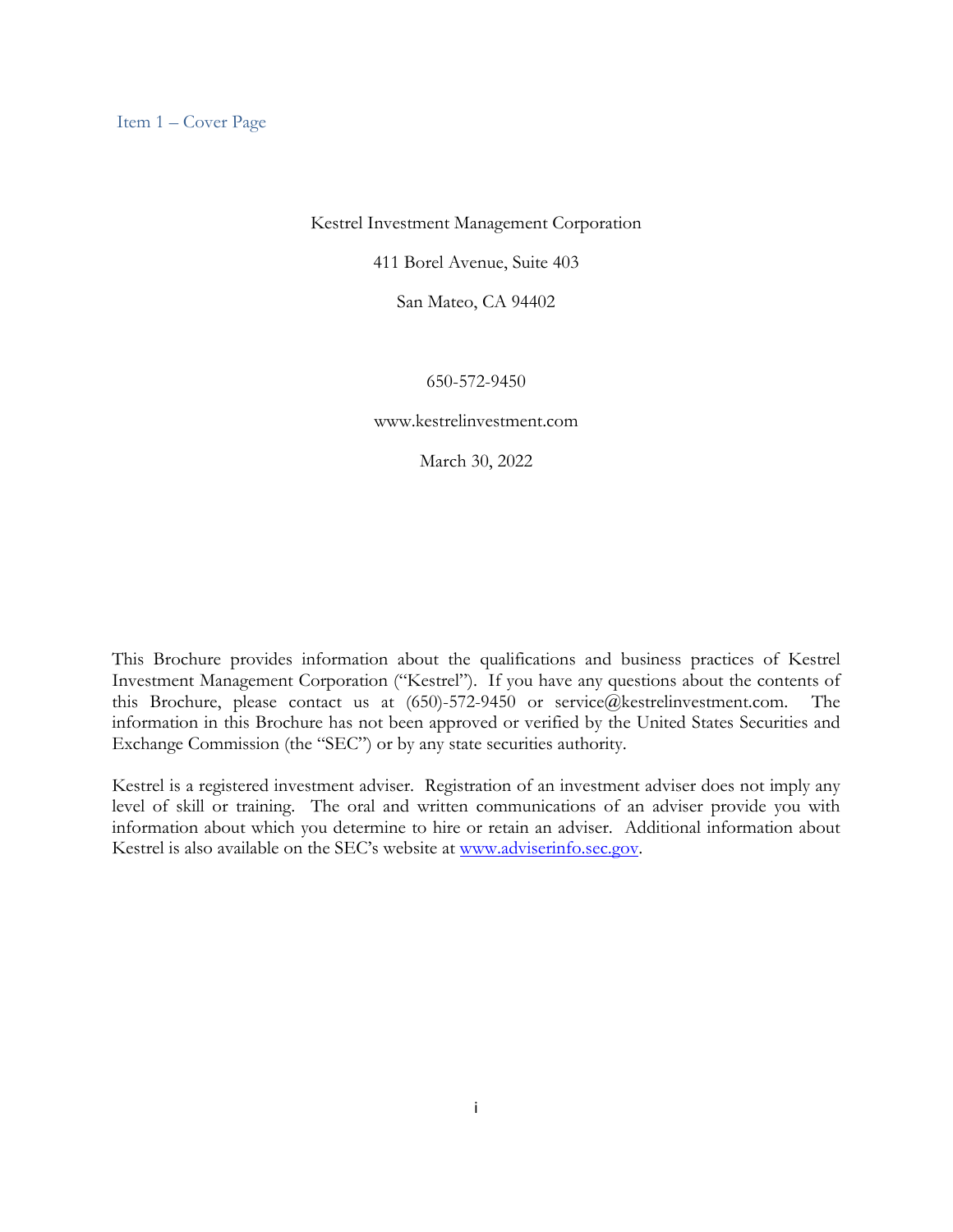#### Item 2 – Material Changes

Pursuant to the new SEC rules, we will ensure that you receive a summary of any material changes to this and subsequent Brochures within 120 days of the close of our business' fiscal year. We will provide information about certain material changes at other times as required.

There are no material changes since the last annual update of this brochure (March 26, 2021).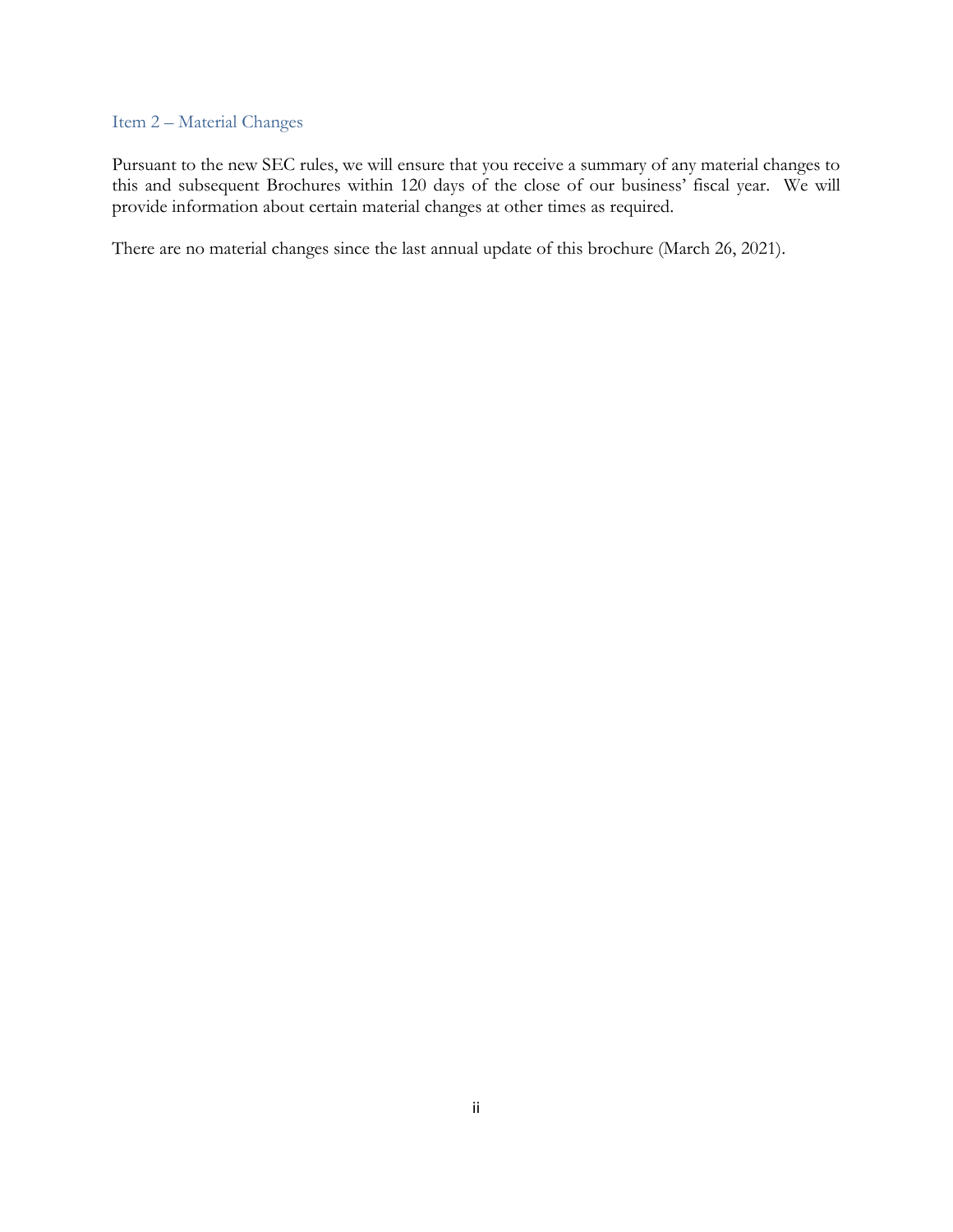# **Item 3 - Table of Contents**

| Item 11 - Code of Ethics, Participation or Interest in Client Transactions and Personal Trading 5 |  |
|---------------------------------------------------------------------------------------------------|--|
|                                                                                                   |  |
|                                                                                                   |  |
|                                                                                                   |  |
|                                                                                                   |  |
|                                                                                                   |  |
|                                                                                                   |  |
|                                                                                                   |  |
|                                                                                                   |  |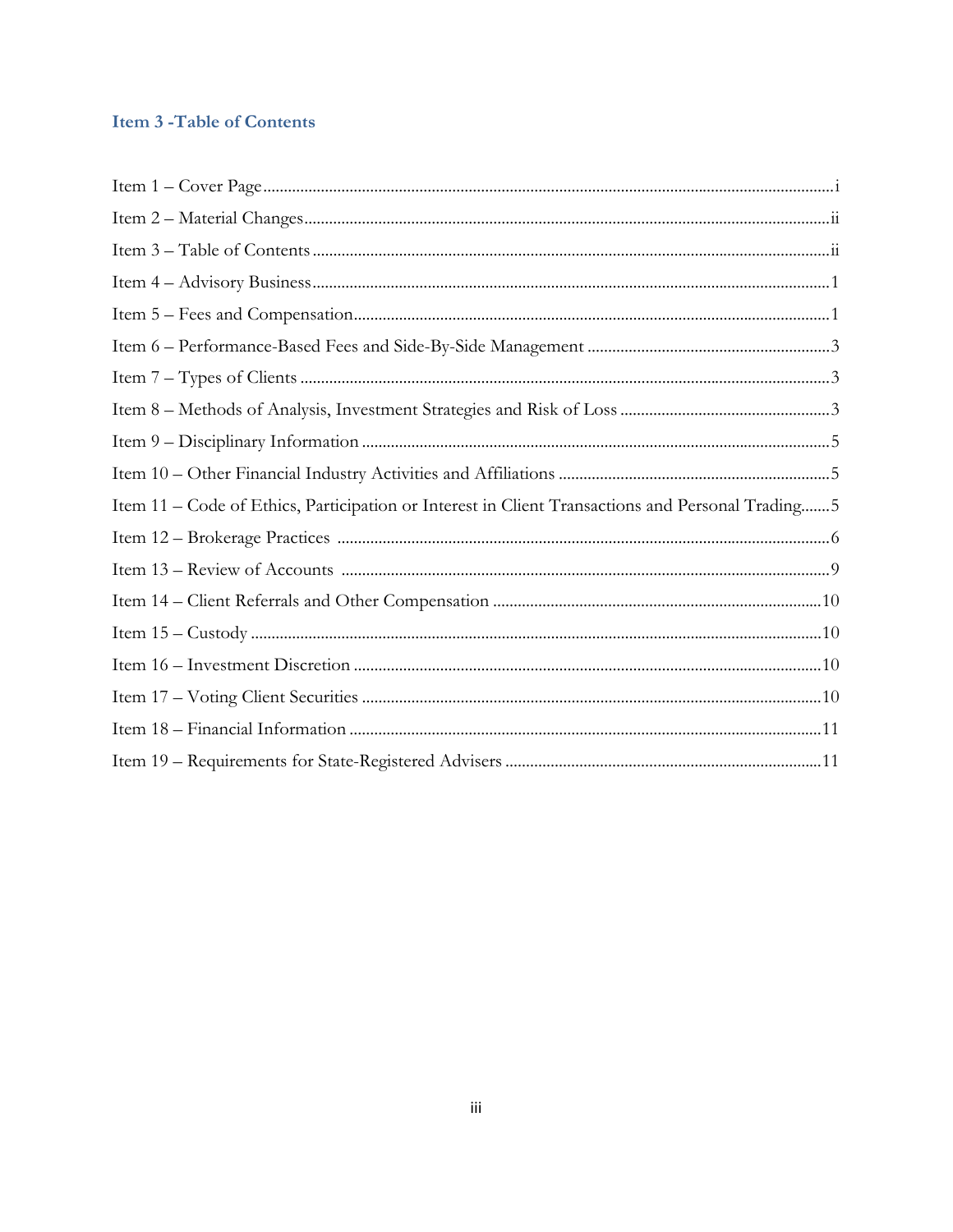#### Item 4 – Advisory Business

- A. Kestrel has been in continuous operation since 1993 and is 100% owned by the founding principals, Abbott Keller and David Steirman.
- B. Kestrel provides investment management services to separately managed advisory accounts (each, a "Separate Account") and a privately-offered investment limited partnership, Kestrel Investment Fund, L.P. (the "Fund"). Kestrel invests primarily in U.S. small and mid-cap value stocks.
- C. Kestrel manages Separate Accounts in accordance with the investment objectives provided by the client. Separate Account clients may impose restrictions on investing in certain securities as well as other investment limitations.

Kestrel invests the Fund's assets in accordance with the Fund's investment objectives, however the Fund's partnership agreement does not impose limits or restrictions on the types of securities or instruments in which the Fund may invest or the types of positions it may take.

- D. Kestrel does not participate in any wrap fee programs.
- E. As of December 31, 2021, Kestrel had \$226.1 million in assets under management on a discretionary basis.

### Item 5 – Fees and Compensation

A. Separate Accounts: Fees paid by Separate Account clients are based on a percentage of assets under management based on the following basic schedule:

Annual Fee Rate

|                      | <b>Institutional Clients</b> | Non-Institutional Clients |
|----------------------|------------------------------|---------------------------|
| First $3,000,000$    | $1.00\%$                     | $1.25\%$                  |
| On balance of assets | $1.00\%$                     | $1.00\%$                  |

All Separate Account fees are subject to negotiation. Kestrel may change the fees upon thirty (30) days prior written notice.

The Fund: The Fund pays Kestrel a management fee for managing the Fund's investment portfolio and for administering some of the Fund's operations. The management fee is calculated at a rate of 1.0% per annum of each limited partner's capital account balance. The Fund may vary the management fee as to particular limited partners by separate agreement.

B. Separate Accounts: Kestrel generally bills its fees for managing Separate Accounts on a quarterly basis in advance, although this is negotiable. Clients are billed directly for fees and Kestrel will not directly deduct fees from Separate Accounts.

The Fund: The Fund pays Kestrel the management fee quarterly in advance based on the value of each limited partner's capital account as of the beginning of the quarter. Each limited partner's capital account in the Fund is decreased by the applicable portion of the management fee.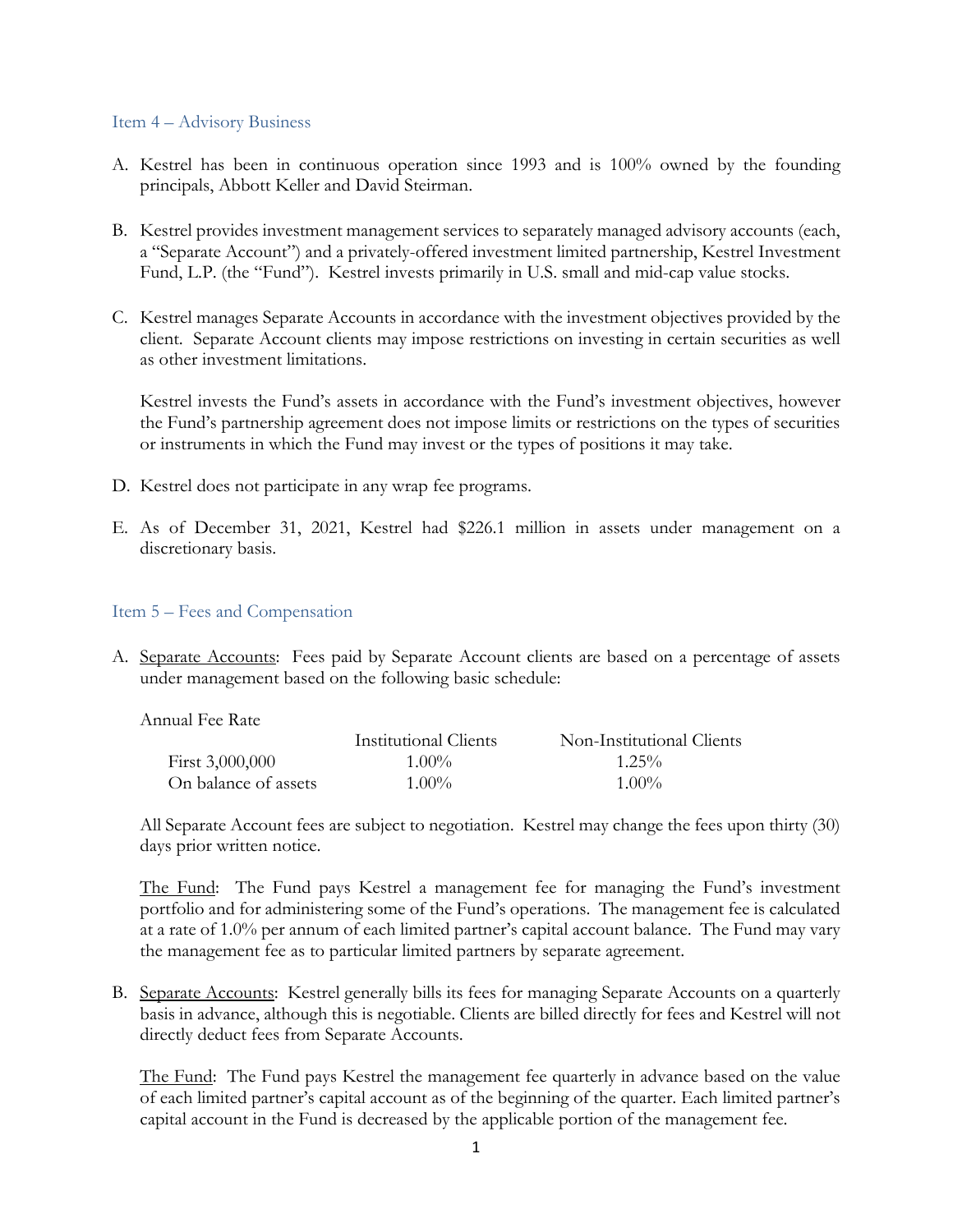C. Separate Accounts: The fees that Kestrel charges its Separate Account clients are exclusive of charges imposed by custodians, brokers, and other third parties, such as custodial fees, markups and markdowns on principal transactions, brokerage commissions, transactions fees, sales charges, odd-lot differentials, transfer taxes, wire transfer and electronic fund fees, and other fees and taxes on brokerage accounts and securities transactions. Kestrel does not receive any portion of these charges.

The Fund: The Fund bears all of its ongoing operating costs. These include, among other things, brokerage commissions on portfolio transactions, interest on margin and other borrowings; borrowing charges on securities sold short; custodial fees; bookkeeping, accounting, audit and other professional fees and expenses; legal fees (including fees paid to Kestrel's counsel for services for the benefit of the Fund); expenses Kestrel, as general partner of the Fund, incurs for investment research and due diligence; governmental fees and taxes; telephone expenses; costs of reporting to partners; cost of governance activities (such as obtaining partner consents); fees paid to a third-party administrator to perform, among other things, some of the services and functions described above; and all other reasonable expenses related to the management and operation of the Fund or the purchase, sale or transmittal of Fund assets, all as Kestrel determines in its sole discretion. Kestrel may cause some or all of those costs to be paid using "soft dollars"—i.e., paid by securities brokerage firms in recognition of commissions or other compensation paid on securities transactions the Fund executes through those firms (including markups and markdowns on principal transactions).

As to any subscription to the Fund, the subscribing limited partner may be subject to a subscription fee of up to 1.0% of the gross subscription amount, to cover the Fund's costs of establishing portfolio exposure for the subscription, which otherwise would be borne by all of the partners. In addition, the Fund may charge transaction costs incurred in funding a withdrawal to the withdrawing limited partner.

As noted above, clients will bear brokerage and other transaction costs. See Item 12 of this Brochure for a description of Kestrel's brokerage practices.

D. Separate Accounts: Management fees on Separate Accounts are prorated for each contribution and withdrawal made during the calendar quarter. Accounts initiated or terminated during a calendar quarter will be charged a prorated fee. Upon termination of any account, any prepaid, unearned fees will be refunded, and any earned, unpaid fees will be due and payable.

The Fund: Kestrel is paid a prorated management fee as to capital contributed to the Fund on a date other than the first day of a quarter. If a limited partner were to be permitted to withdraw capital on a date other than the end of a quarter, he or she would not receive any refund of any management fee as to the remaining portion of that quarter.

E. Kestrel does not accept compensation for the sale of securities or other investment products.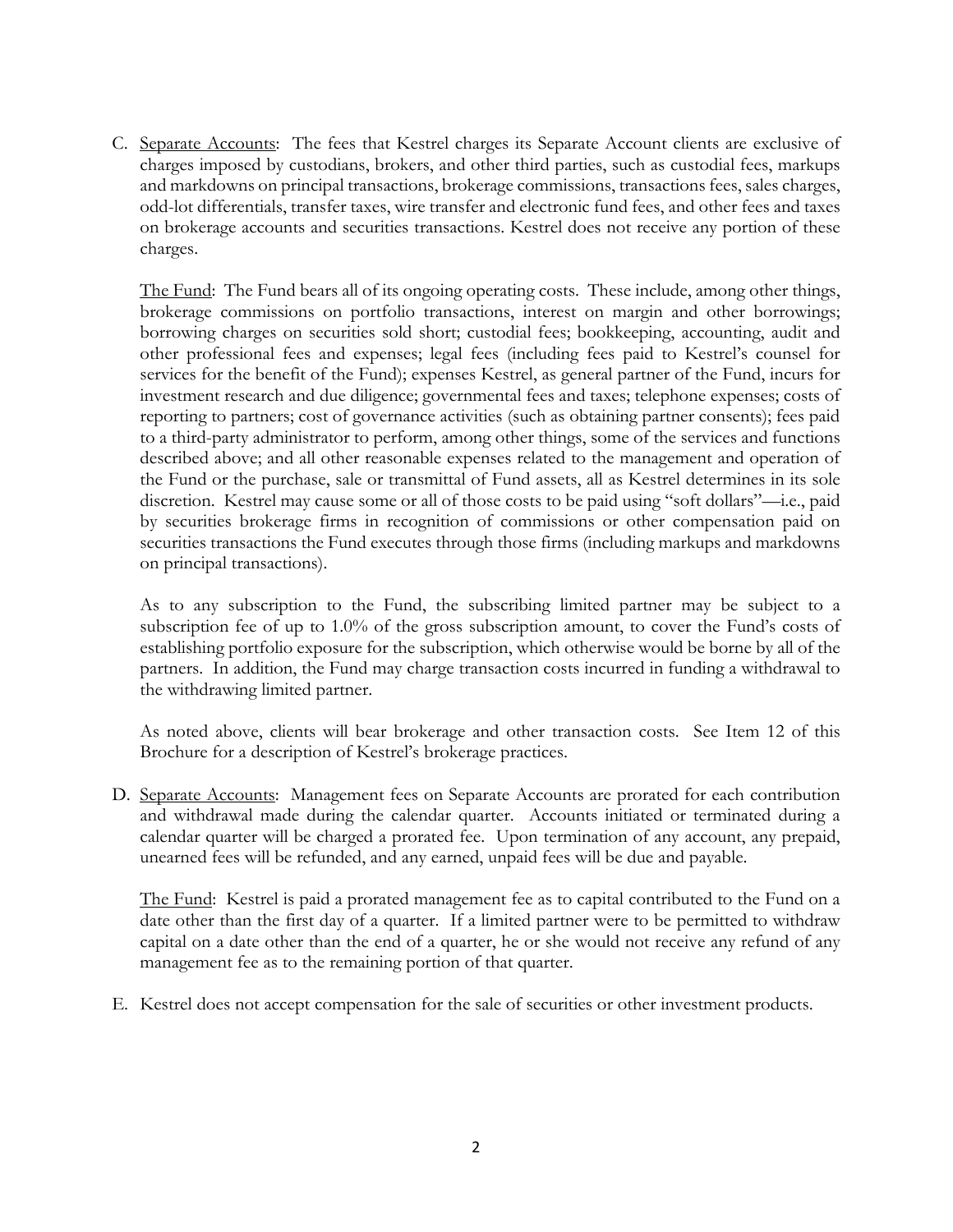### Item 6 – Performance-Based Fees and Side-By-Side Management

Kestrel may enter into performance-based fee arrangements (that is, fees based upon a share of capital gains or capital appreciation of the assets of a client) subject to negotiation with the client. As a result, Kestrel may at times manage both accounts that charge a performance-based fee and accounts that are charged an asset-based fee.

Performance-based fee arrangements may create an incentive for Kestrel to favor accounts that pay a performance fee in the allocation of investment opportunities and to recommend investments to accounts that pay a performance fee which may be riskier or more speculative than those which would be recommended under a different fee arrangement. Kestrel has procedures designed to ensure that all clients are treated fairly, and to prevent this conflict from influencing the allocation of investment opportunities among clients.

# Item 7 – Types of Clients

Separate Accounts: Kestrel provides portfolio management services to individuals, corporate pension and profit-sharing plans, Taft-Hartley plans, charitable institutions, foundations, endowments, municipalities and other U.S. and international institutions. The minimum Separate Account size is generally \$10 million, although Kestrel may waive this requirement in its sole discretion.

The Fund: Kestrel serves as investment adviser to the Fund in its capacity as the Fund's general partner. The minimum investment in the Fund by a limited partner is generally \$1,000,000, although Kestrel may waive this requirement in its sole discretion. The Fund is not required to have a minimum asset level for operation.

### Item 8 – Methods of Analysis, Investment Strategies and Risk of Loss

A. Kestrel seeks superior long-term returns by selecting stocks primarily from the universe of companies where management has initiated voluntary restructuring(s) because they believe their stock is undervalued. This universe generally includes: companies actively pursuing share repurchases (i.e. buybacks), spin-offs of underperforming or non-core businesses, or asset sales.

Kestrel uses signals from management to identify stocks that are undervalued and have the potential for significant appreciation with below market risk. Kestrel applies fundamental analysis and quantitative and qualitative screens to determine which stocks should be purchased and sold. Kestrel does not seek to achieve sector diversification.

Kestrel uses negative screens to weed out undesirable companies from consideration. Negative screening seeks to eliminate stocks from consideration rather than seeking positive affirmation in order to include a stock in the portfolio.

Kestrel avoids stock market timing and macroeconomic forecasting. Kestrel believes that its comparative advantage resides in discerning unrecognized microeconomic trends and identifying misperceived factors. From time to time, Kestrel may devote a portion of the portfolio to other groups of companies sharing a common characteristic which it believes investors have failed to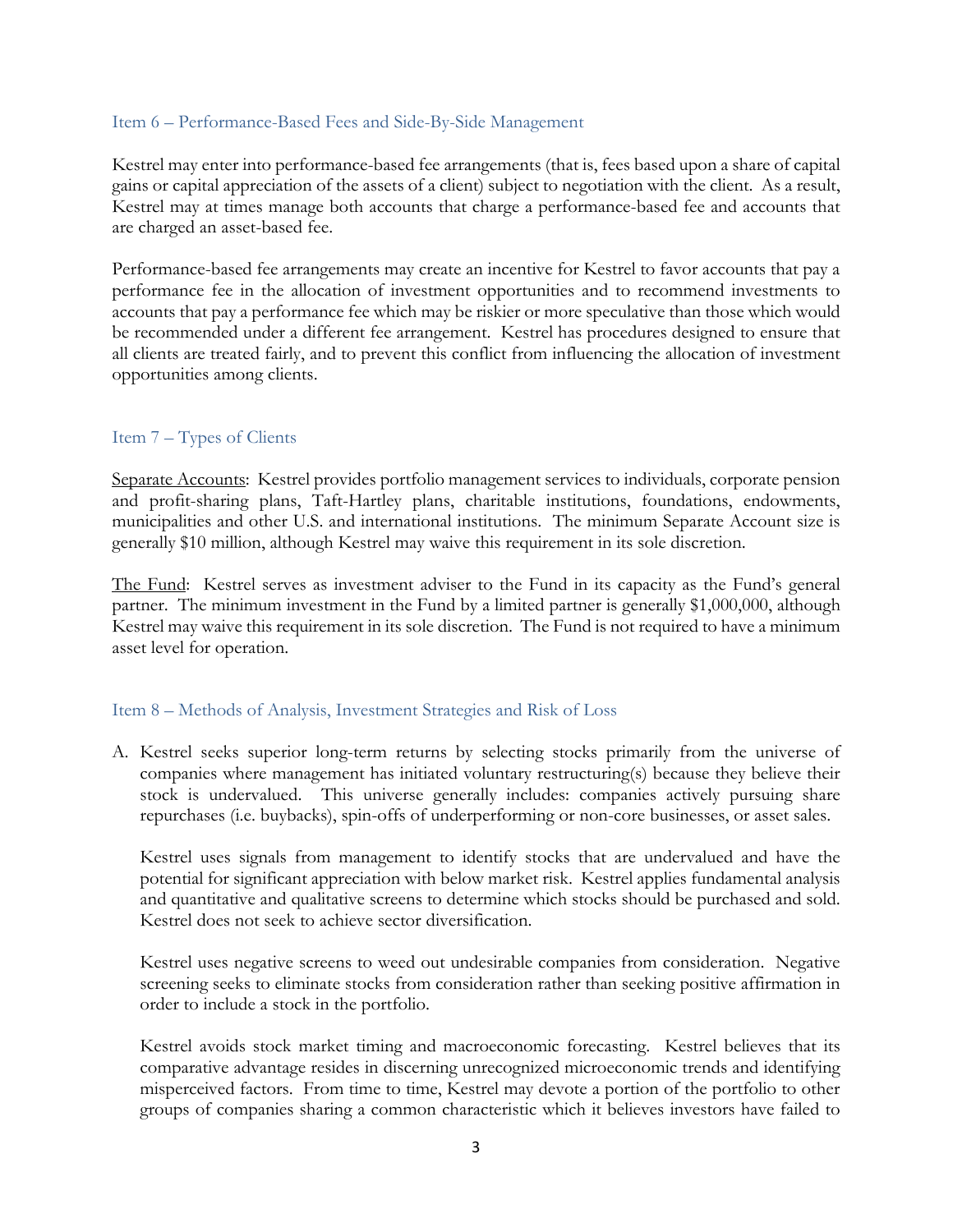price properly. Kestrel monitors sectors undergoing regulatory change(s) and industries where analysts have historically focused on a single short-term indicator in order to identify these types of opportunities.

Kestrel's portfolio is generally comprised of the 40-60 stocks where it is most confident that the restructuring action is driven by management's motivation to correct the undervaluation of their common stock. Kestrel does not diversify solely to achieve industry or sector representation; the industry makeup of the portfolio is driven by the companies and industries identified in Kestrel's strategic screens and fundamental research.

Initial positions are roughly equally weighted based upon market cap and liquidity. Kestrel seeks to remain fully invested at all times. While Kestrel does not have absolute limits, it will carefully examine any holding that approaches 10% of the portfolio. Kestrel does not generally trim or add to a position as a stock's price fluctuates.

B. Investing in securities involves a risk of loss that clients should be prepared to bear. The following describes some material risks associated with Kestrel's methods of analysis and investment strategies:

*Small Capitalization Stocks*. Kestrel invests client assets primarily (but not exclusively) in stocks of companies with relatively small market capitalizations. While Kestrel believes these stocks can provide significant potential for appreciation, they can involve higher risks in some respects than investments in stocks of larger companies. For example, prices of small-capitalization and even some medium-capitalization stocks are often more volatile than prices of large-capitalization stocks, and the risk of bankruptcy or insolvency for smaller companies (with the attendant losses to investors) is higher than for larger, "blue-chip" companies. In addition, due to thin trading in some small-capitalization stocks, an investment in those stocks may be considered illiquid.

*Concentration of Investments*. Separate Account clients may limit (or may not limit) the percentage of the account that may be invested in a particular investment, industry or sector. However, the Fund's partnership agreement does not limit the amount of capital that may be committed to any single investment, industry or sector. The Fund, at times, may hold a relatively small number of positions, each representing a relatively large portion of the Fund's capital. The Fund or a Separate Account may at times have a relatively large portion of its capital exposed to a particular industry or market sector. Losses in one or more large positions, or a downturn in an industry or market sector in which client assets are concentrated, could materially adversely affect the Fund's or the Separate Account's performance in a particular period.

*Limited Liquidity of Some Investments*. Kestrel may invest client assets in securities that, while they are publicly traded, are relatively illiquid. That may be because a security is thinly traded or because the overall position in a security across all Kestrel clients is large in relation to the overall market for the security. Clients may own securities that are relatively liquid when acquired but that become illiquid after the investment. Kestrel may not be able to liquidate illiquid securities positions on a client's behalf if the need were to arise. Also, rapid sales of such securities could depress the market value of those securities, reducing the client's profits, or increasing its losses, in the positions.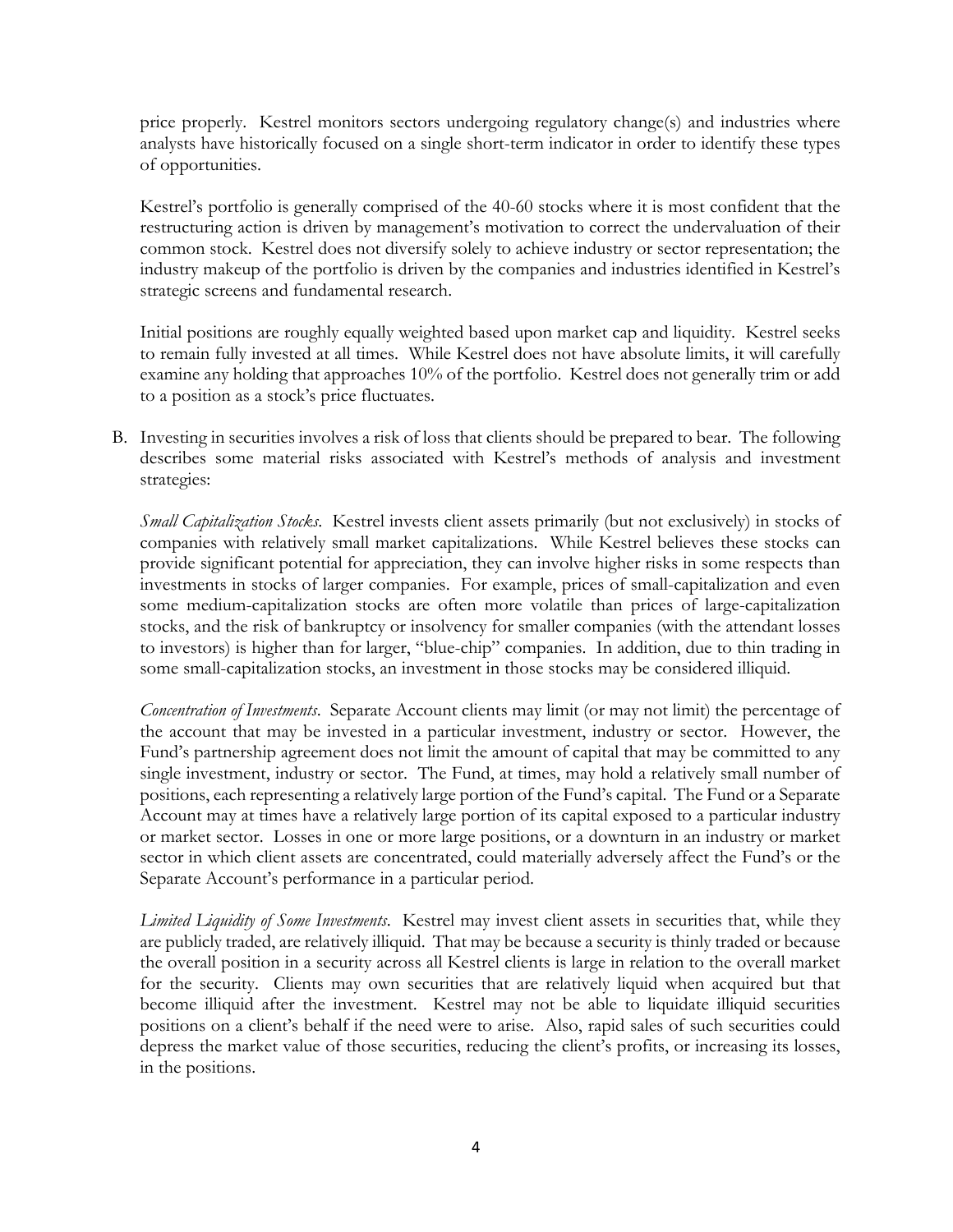*Substantial Positions in Portfolio Companies*. From time to time, positions in the securities of particular companies that Kestrel's clients hold may comprise a substantial percentage of those companies' outstanding securities. In these cases, it may be difficult to liquidate or reduce a client's position in these securities, preventing Kestrel from realizing profit or avoiding loss on a client's behalf. In addition, there may be other circumstances under which the aggregate holdings of a security by Kestrel's clients, or Kestrel's involvement with the issuer of that security, limit the ability to liquidate or reduce its position. By causing clients to accumulate a significant stock position, Kestrel may at times attempt to influence management of a particular company or exercise control over that company. Any such activities may or may not be profitable for clients.

**The above represents only material risks of Kestrel's significant investments strategies and methods of analysis. There are other risks that clients should consider. Prospective investors in the Fund should also read the risk factors set out in the Fund's Offering Memorandum.** 

# Item 9 – Disciplinary Information

Kestrel has no information on legal or disciplinary events to disclose.

# Item 10 – Other Financial Industry Activities and Affiliations

Kestrel has no financial industry activities or affiliations applicable to this item.

# Item 11 – Code of Ethics

- A. Kestrel has adopted a Code of Ethics that describes the standards of business conduct that Kestrel requires of employees and establishes procedures intended to prevent Kestrel, and its personnel and certain relatives, from inappropriately benefiting from Kestrel's relationships with clients. The Code of Ethics provides that (i) Kestrel's clients' interests come before Kestrel's or employees' interests; (ii) employees must avoid any actual or potential conflicts between their or Kestrel's interests and the interests of clients; (iii) employees must avoid any abuse of their positions of trust with and responsibility to Kestrel and its clients; and (iv) Kestrel and its employees must comply with all applicable securities laws. Kestrel will provide a copy of its Code of Ethics to any client or prospective client upon request.
- B. Neither Kestrel nor its related persons buys or sells for client accounts, securities in which it or a related person has a material financial interest.
- C. From time to time, Kestrel may cause a client to buy securities of a company in which one or more of Kestrel's employees has an ownership position, or an employee may buy securities of a company at a time when client accounts also hold the security. The Code of Ethics requires employees to report personal securities holdings and transactions and includes procedures for restrictions on employee trading intended to prevent employees from benefiting from, or appearing to benefit from, any price movement that may be caused by client transactions or Kestrel's recommendations regarding securities. Among other things, these include requirements that employees make a written request for, and receive clearance from, Kestrel's Chief Investment Officer (or, in his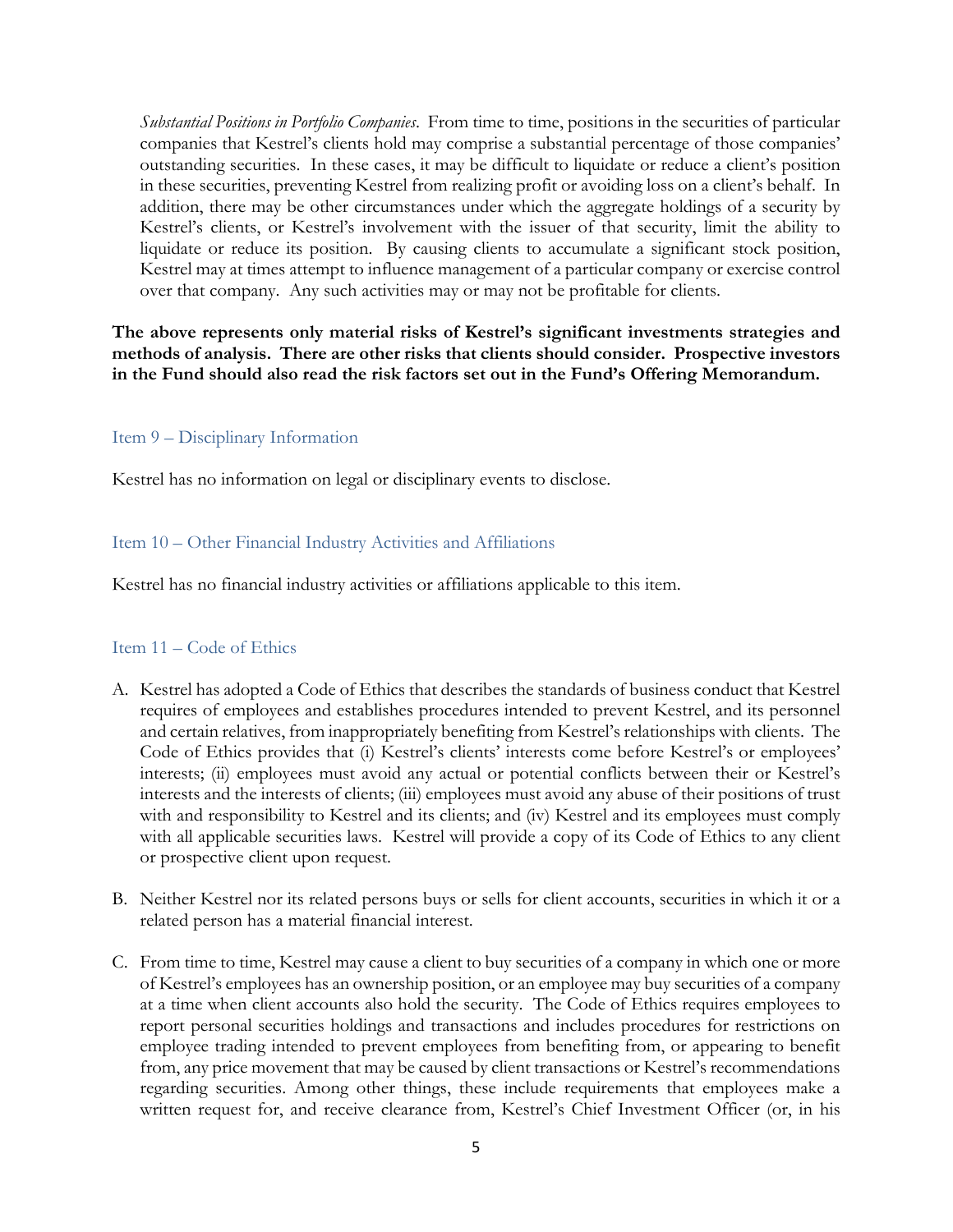absence, the President or Chief Compliance Officer) before they buy or sell any security (other than certain government securities, mutual funds, and certain other types of securities that Kestrel does not believe create a potential for conflicts of interest) and prohibitions of transactions in securities that Kestrel is actively considering, or is, buying or selling for client accounts, subject to certain exceptions. It also contains restrictions on and procedures to prevent inappropriate trading while in possession of material nonpublic information (including information about Kestrel's trading activity for clients).

Kestrel anticipates that, in appropriate circumstances, consistent with clients' investment objectives, it will cause accounts over which Kestrel has management authority to effect, and will recommend to investment advisory clients or prospective clients, the purchase or sale of securities in which Kestrel, its affiliates and/or clients, directly or indirectly, have a position of interest. Kestrel's employees and persons associated with Kestrel are required to follow Kestrel's Code of Ethics. Subject to satisfying this policy and applicable laws, officers, directors and employees of Kestrel and its affiliates may trade for their own accounts in securities which are recommended to and/or purchased for Kestrel's clients. The Code of Ethics is designed to assure that the personal securities transactions, activities and interests of the employees of Kestrel will not interfere with (i) making decisions in the best interest of advisory clients and (ii) implementing such decisions while, at the same time, allowing employees to invest for their own accounts. Under the Code of Ethics certain classes of securities have been designated as exempt transactions, based upon a determination that these would materially not interfere with the best interest of Kestrel's clients. In addition, the Code of Ethics requires pre-clearance of many transactions, and restricts trading in close proximity to client trading activity. Nonetheless, because the Code of Ethics in some circumstances would permit employees to invest in the same securities as clients, there is a possibility that employees might benefit from market activity by a client in a security held by an employee. Employee trading is continually monitored under the Code of Ethics, and to reasonably prevent conflicts of interest between Kestrel and its clients.

D. As discussed above, the Code of Ethics restricts transactions in securities that Kestrel is actively considering, or is, buying or selling for client accounts.

### Item 12 – Brokerage Practices

A. *Selection of Broker-Dealers*. Kestrel generally has discretion to select brokers, dealers, banks and other financial intermediaries and counterparties with or through which to execute or enter into portfolio transactions (collectively, "Transacting Parties"). Kestrel generally makes those selections on a transaction-by-transaction basis. In choosing Transacting Parties, Kestrel is not required to consider any particular criteria. Generally, Kestrel's primary objective is to obtain "best execution" of its clients' portfolio transactions. In evaluating whether a Transacting Party will provide best execution, Kestrel considers a range of factors including, among others: historical net prices (after markups, markdowns or other transaction-related compensation) on other transactions; the execution, clearance and settlement and error correction capabilities of the Transacting Party generally and in connection with securities of the type and in the amounts to be bought or sold; the Transacting Party's willingness to commit capital; the Transacting Party's reliability and financial stability; the size of the transaction; the market for the security; and, as discussed more fully below, the nature, quantity and quality of research and other services and products provided by the Transacting Party. Kestrel is not required to select the Transacting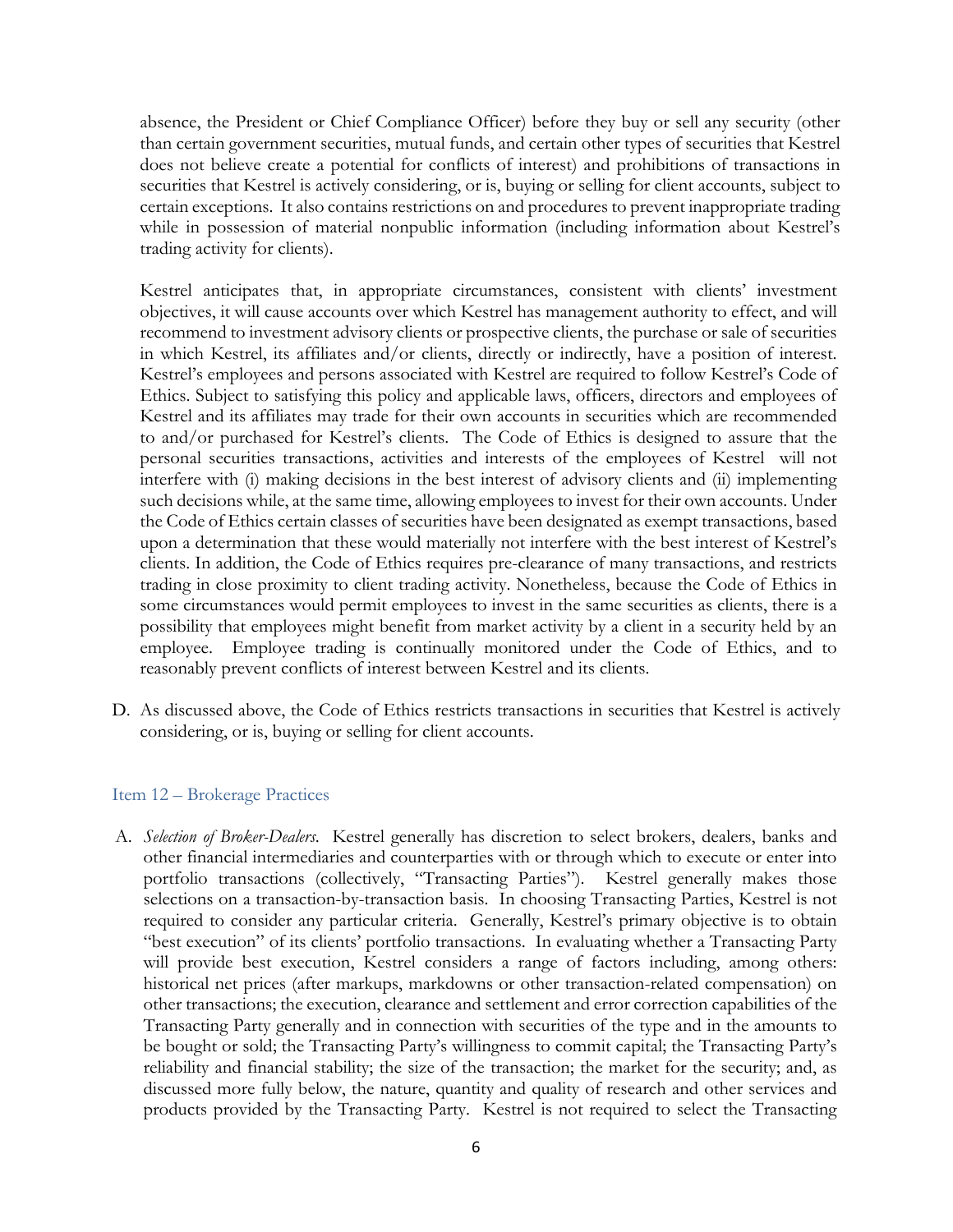Party that charges the lowest transaction cost, even if that Transacting Party can provide execution quality comparable to other Transacting Parties, and at times Kestrel's clients may pay more than the lowest transaction cost available in order to obtain for those clients, and/or Kestrel, services and products other than the execution of securities transactions.

A1*. Soft Dollars:* Kestrel may select Transacting Parties in recognition of the value of various services or products, beyond transaction execution, that they provide to Kestrel and its clients. This is known as paying for those services or products with "soft dollars." Kestrel could be considered to have a conflict of interest when it uses soft dollars for research services and products. Because Kestrel would otherwise have to pay cash for those services and products, it may have an incentive to use Transacting Parties who provide those products and services more than it otherwise would. Because many of those services and products could benefit Kestrel, (including by helping Kestrel manage some clients' portfolios more than others) Kestrel may face conflicts of interest in allocating its clients' portfolio transaction business. These may include incentives to: (i) pay Transacting Parties higher compensation (including markups and markdowns on principal transactions with market-makers) than the compensation payable to other market participants who do not provide the services or products; (ii) select Transacting Parties that do not provide the best possible price; and (iii) use (and pay) Transacting Parties who do not actually provide execution services (including Transacting Parties who are paid commissions on transactions effected on a principal basis with other Transacting Parties acting as market makers). The extent of the conflict of interest arising out of the use of soft dollars depends in large part on the nature and uses of the services and products acquired with soft dollars.

During the previous fiscal year, Kestrel used client soft dollars to acquire a variety of "research" services and products for which clients would not otherwise be required to pay. The types of "research" Kestrel received from Transacting Parties included (but are not limited to): reports on or other information about particular companies or industries; economic surveys and analyses; recommendations as to specific securities; financial and industry publications; portfolio evaluation services; financial database software and services; computerized news, pricing and statistical services; analytical software; proxy analysis services and systems (to the extent used to assist in making investment decisions), quotation services; and other products or services that may enhance Kestrel's investment decision-making. Kestrel has a conflict of interest to the extent these services are paid for by Transacting Parties, as it will have an incentive to use those Transacting Parties regardless of whether using them would otherwise be in the client or Fund's best interests.

*Procedures:* The following are the procedures that Kestrel generally employs (and generally employed during the last fiscal year) to direct client transactions to a particular Transacting Party.

Transacting Parties from which Kestrel obtains soft dollar services or products generally establish "credits" based on past transactional business, which may be used to pay for specified Kestrel expenses. In some cases the process is less formal; a Transacting Party simply may suggest a level of future business that would fully compensate the Transacting Party for services or products it provides. Clients' actual transactional business with a Transacting Party may be less than the suggested level but can—and often will—exceed that level, and credits established may exceed the amounts used to acquire services and products.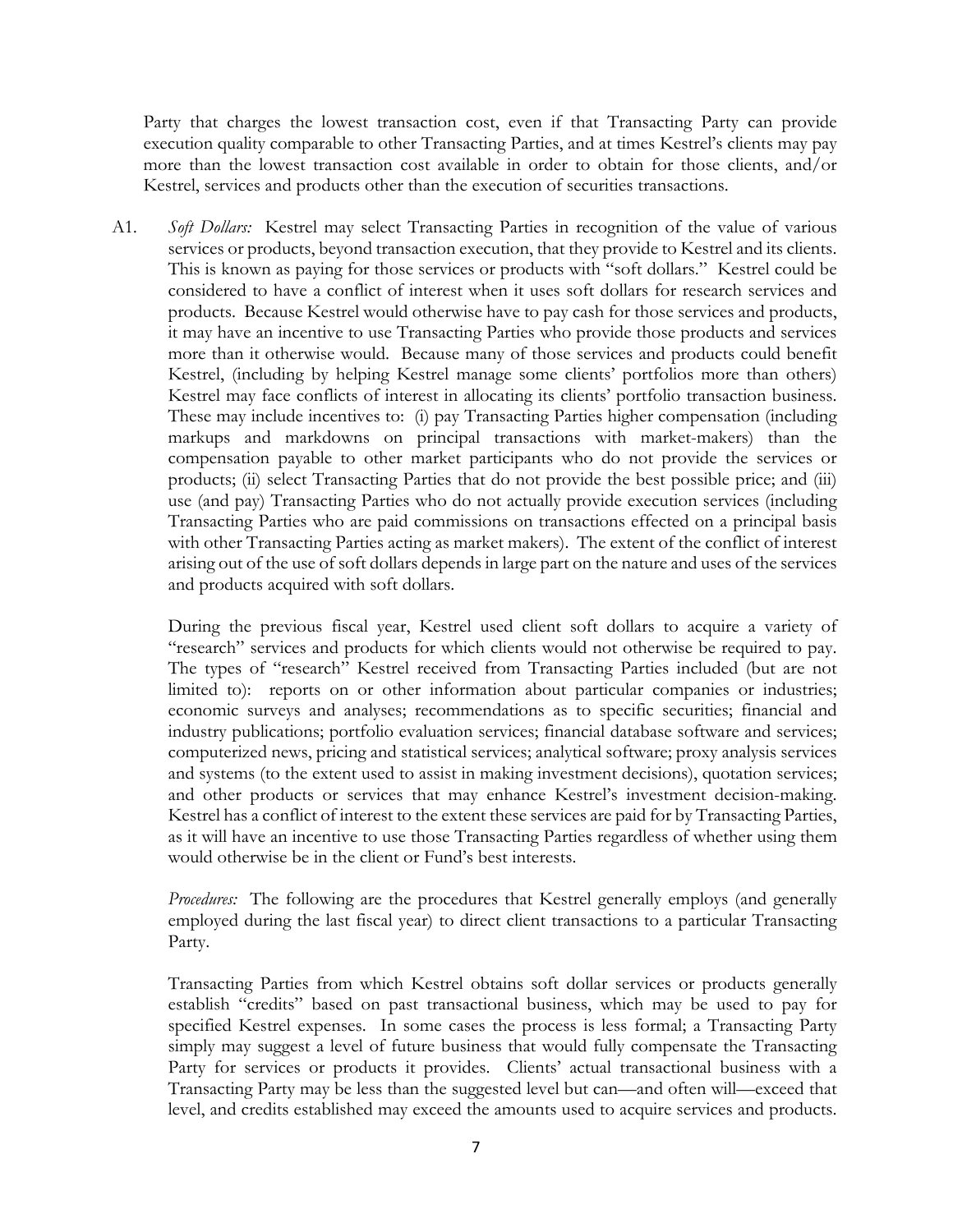This may be in part because client investment activities generate aggregate commissions in excess of the levels of future business suggested by all Transacting Parties who provide services and products. It may be in part because those Transacting Parties may also provide superior execution and may therefore be most appropriate for particular transactions. Kestrel may ask a Transacting Party who is executing a transaction for several accounts managed by Kestrel (see the discussion below regarding aggregation of orders) to "step out" of a portion of the transaction in favor of a Transacting Party who has provided or is willing to provide products or services for soft dollars. That is, the executing Transacting Party will allow a portion of the overall commissions or other compensation to be paid to the soft-dollar Transacting Party. This assists Kestrel in acquiring products and services with soft dollars while providing the benefits of aggregated transactions as described below.

Kestrel's employees involved in trading monitor the quality of execution provided by the brokers and dealers through whom Kestrel executes transactions on behalf of clients as well as the reasonableness of the compensation paid to those brokers and dealers in light of all the factors described above.

- A2. Kestrel does not enter into agreements with brokers, dealers or other third parties under which Kestrel is obligated to compensate them for client referrals.
- A3. *Directed Brokerage:* Some clients may instruct Kestrel to use one or more particular brokers or dealers in managing their accounts. A client may specify that a particular amount of business should be sent to a broker or dealer and that all business should be directed to that broker or dealer, or merely that that broker or dealer should be used when all other considerations are equal. In some cases, the broker-dealer may serve as custodian of the assets in the account and/or consultant to the client. Clients should understand that giving such directions may prevent Kestrel from effectively negotiating brokerage compensation on their behalf or aggregating orders with other clients. These directions may even prevent Kestrel from obtaining the most favorable net price and execution. Thus, in directing brokerage, a client may lose possible advantages that other clients may have and they should consider whether the commission expenses, and execution, clearance, and settlement capabilities, they will obtain through their directions are adequately favorable in comparison to those that Kestrel otherwise attains for its clients.

Certain affiliated accounts (the Fund) will often trade in the same securities with client accounts on an aggregated basis when consistent with Kestrel's obligation of best execution. In such circumstances, the affiliated and client accounts will share commission costs equally and receive securities at a total average price. Kestrel will retain records of the trade order (specifying each participating account) and its allocation, which will be completed prior to the entry of the aggregated order. Completed orders will be allocated as specified in the initial trade order. Partially filled orders will be allocated on a pro rata basis. Any exceptions will be explained on the order.

B. *Aggregation of Orders:* Where Kestrel buys or sells the same security for two or more clients, Kestrel may place concurrent orders with a single broker, to be executed together as a single "block" in order to facilitate orderly and efficient execution. When Kestrel does so, each account on whose behalf an order was placed will receive a proportionate share of the securities purchased or the sales proceeds, based on the size of that account's order, at the average price for the "block"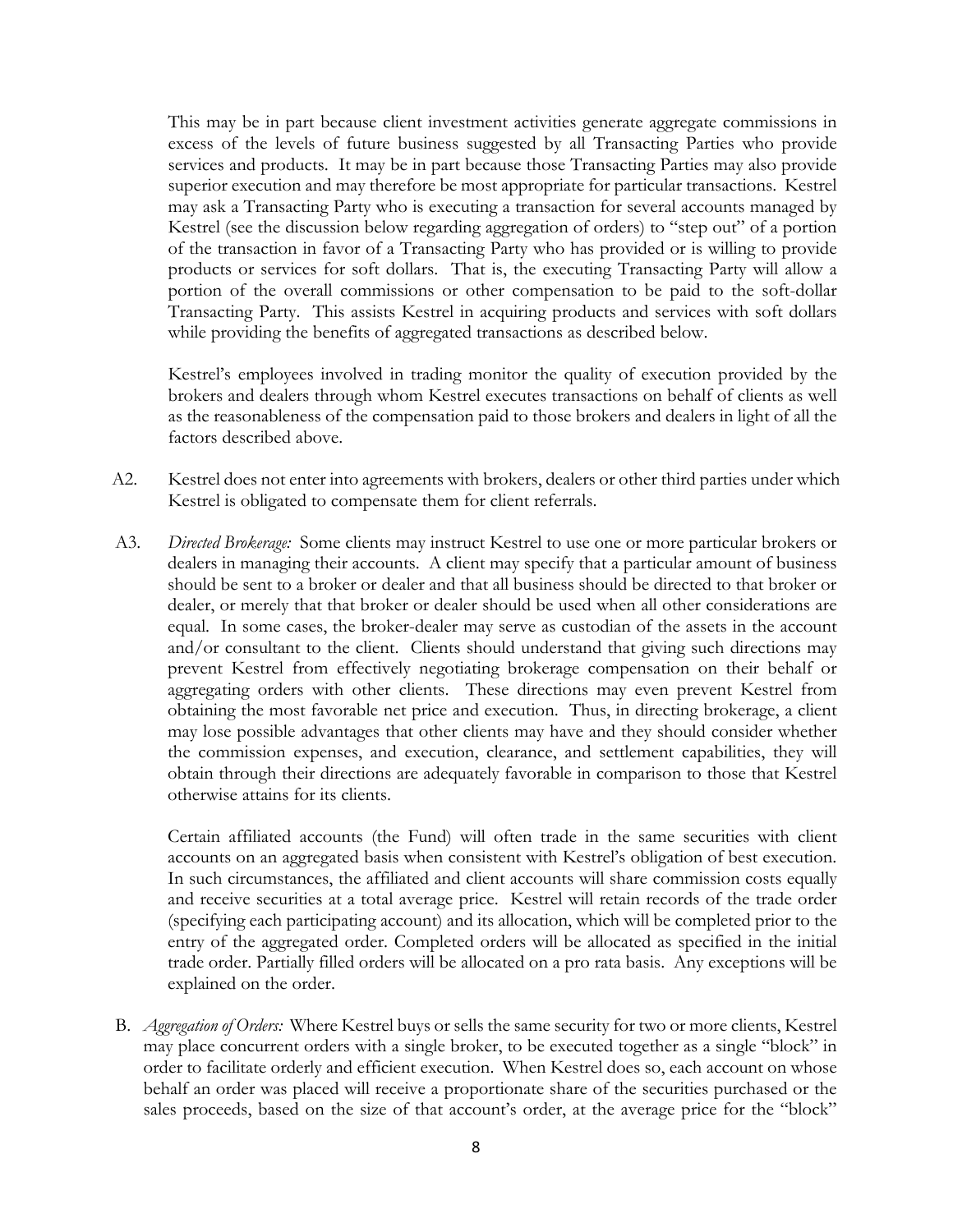transaction. An account generally will not be included in a block transaction if the number of shares to be allocated to or sold by the account would be less than 500 (or another amount specified with regard to a particular transaction). This minimum share amount varies as to particular transactions based on such factors as the quantity of shares of a particular security traded on a particular day, the size of the aggregated order, and the relative size of client accounts, and, as to directed brokerage clients as to whom there exist "step out" arrangements (see next paragraph), a specific minimum share amount may be imposed by the broker or dealer stepping in. An account that does not participate in a particular block transaction on a particular day as a result of this procedure may pay brokerage fees that are either lower or higher than the fees it might otherwise pay if it participated in the block transaction. In addition, such an account may experience less (or more) advantageous prices as to a security, as compared with accounts whose trades in the security were made through the aggregated transaction.

Generally, clients will bear a proportionate share of all transaction costs in block transactions, although if such a transaction is effected with a broker-dealer with which a particular client has directly negotiated a special commission arrangement, that client's transaction costs may differ from the costs borne by other clients participating in the block. In addition, in connection with a client's directed brokerage arrangement (see above), Kestrel may, for purposes of obtaining more favorable transaction terms or quality on behalf of that client's account than might otherwise be available, include that account in a particular block transaction but arrange for the Transacting Party executing the transaction to "step out" of a portion of the transaction in favor of the broker or dealer specified by the directed brokerage client. In those circumstances, the portion of the block transaction as to which the step out occurred generally will be subject to higher transaction costs as compared with the rest of the transaction, and, accordingly, Kestrel will allocate those higher costs to the relevant directed brokerage client accounts in accordance with the terms of the directed brokerage arrangements.

### Item 13 – Review of Accounts

- A. Kestrel manages both Separate Accounts and the Fund pursuant to the same investment strategy, and the team of reviewers is the same for both the Separate Accounts and the Fund. The reviewers include Kestrel's Chief Investment Officer (CIO), President, Trader, Chief Compliance Officer (CCO) and Portfolio Specialist. Kestrel's CIO and Trader review each client account on a daily basis. In connection with securities transactions on behalf of clients, Kestrel's Trader maintains a checklist of restricted securities, industry and sector limits and maximum cash levels. At the end of each calendar quarter, the CCO confirms compliance with established client guidelines and internal firm policies and procedures.
- B. Kestrel's Separate Account clients generally receive, at the end of each quarter, reports showing their portfolio holdings, transactions throughout the quarter and portfolio returns compared against the target benchmark. Kestrel's staff meets with Separate Account clients on a periodic basis and/or upon a client's request to review the clients' account performance.

Limited partners in the Fund are able to access information about their interest in the Fund via the Fund administrator's website and may request to receive, on a monthly basis, hardcopy statements via regular mail from the administrator. The information provided in those statements includes limited partners' capital contributions and withdrawal amounts, their capital account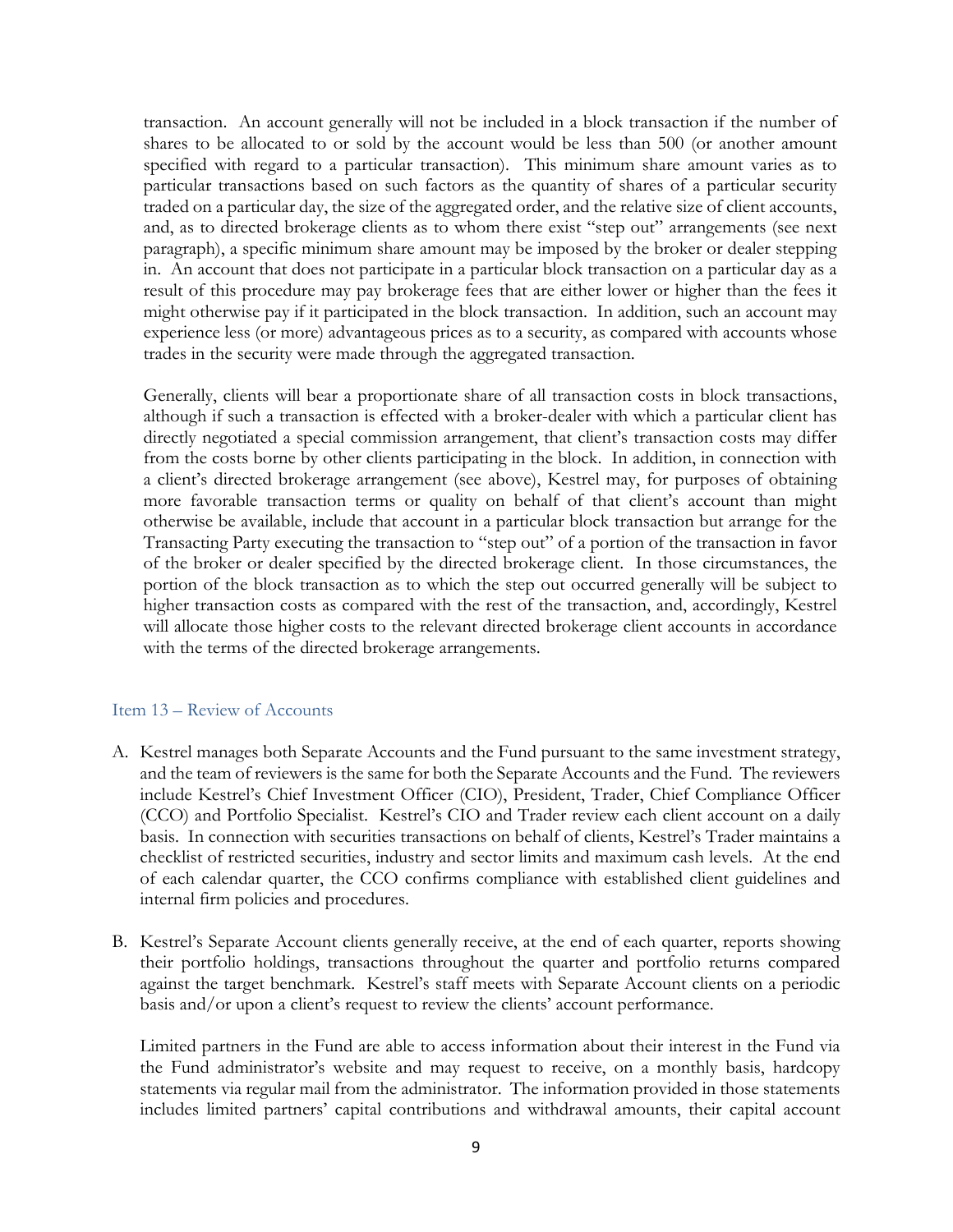balances at the beginning and end of the relevant period and the Fund's rate of return over the period. At the end of each fiscal year, Kestrel delivers annual audited financial statements to limited partners.

# Item 14 – Client Referrals and Other Compensation

Kestrel does not receive any economic benefits for providing investment advice or other advisory services.

# Item 15 – Custody

Separate Accounts: Kestrel does not intend to have custody of Separate Account clients' assets. Separate account clients should receive, at least quarterly, statements from the broker dealer, bank or other qualified custodian that holds and maintains their investment assets. Kestrel urges its clients to carefully review such statements and compare custodial records to the account statements that Kestrel provides. Kestrel's statements may vary from custodial statements based on accounting procedures, reporting dates, or valuation methodologies.

The Fund: As the general partner of the Fund, Kestrel is considered to have custody of the Fund's assets. In compliance with the SEC's custody rule, the Fund's assets are held by a "qualified custodian" and within 120 days of each fiscal year-end, financial statements prepared in accordance with generally accepted accounting principles are audited by an independent public accountant registered with, and subject to regulation inspections by, the Public Company Accounting Oversight Board.

# Item 16 – Investment Discretion

Separate Accounts: Kestrel manages Separate Accounts on a fully discretionary basis, *i.e.*, Kestrel's clients grant it the authority to select which and how many securities to buy or sell, subject to specified investment objectives and guidelines. Clients generally grant Kestrel a power of attorney to invest the assets in a Separate Account though an investment advisory agreement.

The Fund: As the general partner of the Fund, Kestrel has full discretion to invest the Fund's assets. Limited Partners appoint Kestrel, as general partner of the Fund, to act as their attorney-in-fact in order to carry out the provisions of the Fund's partnership agreement.

# Item 17 – Voting Client Securities

Kestrel has adopted policies and procedures that provide the guidelines Kestrel expects to follow in the exercise of its voting authority over proxies it receives on behalf of its clients. A copy of those policies and procedures and information concerning how Kestrel voted proxy issues will be provided, upon request, to any client, prospective client or limited partner in the Fund. Such request may be made in writing or by calling the number indicated on the cover page of this Brochure.